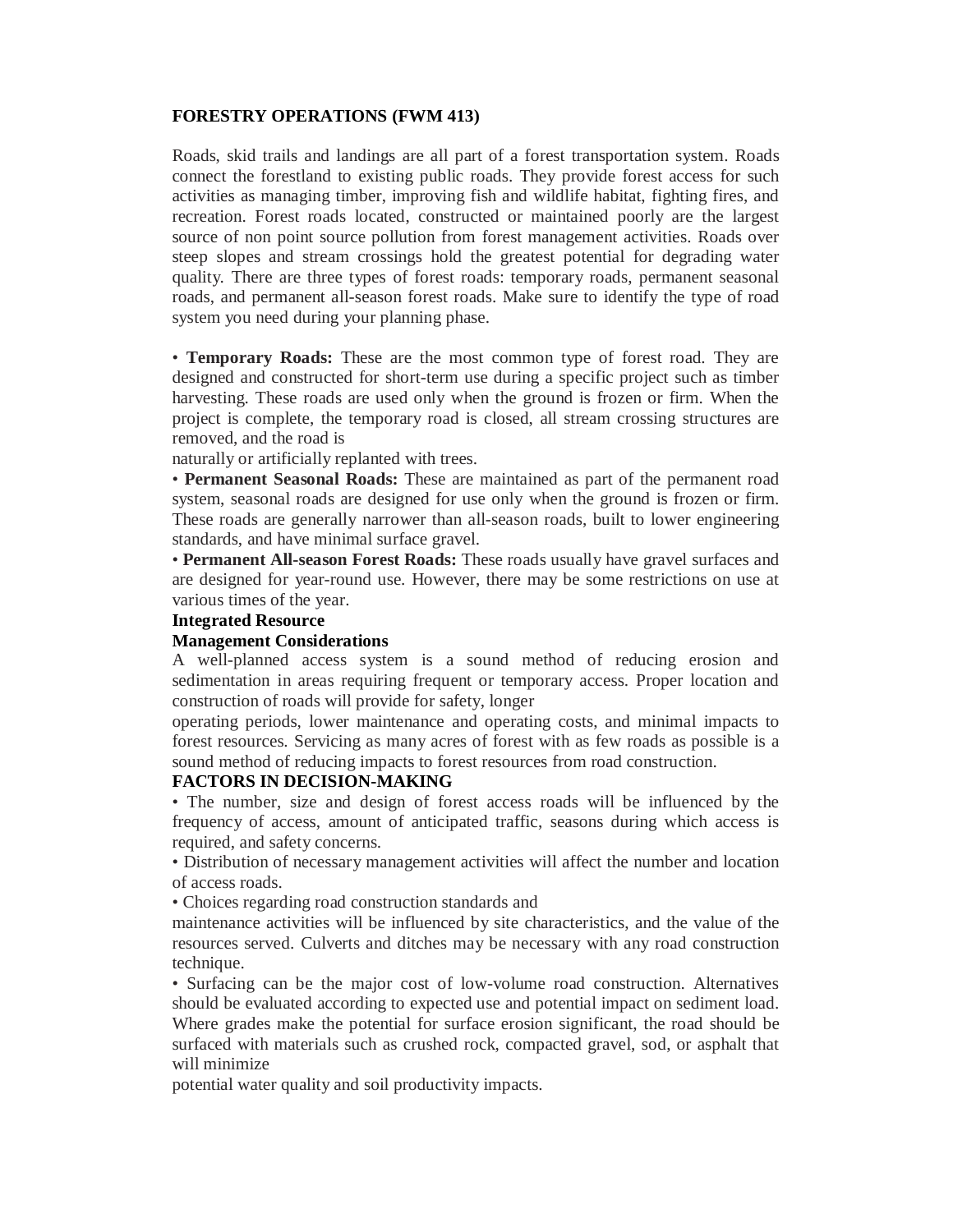### **MINIMIZING THE IMPACTS OF ROADS**

• Visual impacts and excessive noise can result from poor design, construction and maintenance of forest access roads. Take into account the following considerations when planning to reduce noise and visual impacts associated with the design and use of forest access roads:

- Noise from traffic, especially large trucks, buses and heavy equipment.

- Potential increased costs of building forest access roads to accommodate visual quality concerns, and potential increased costs of using existing roads that require travelling greater distances.

- The limited road construction season that generally coincides with the tourist season. - Traffic during wet periods that can increase maintenance needs, and create unsightly ruts and mudholes.

• Visual impacts and noise impacts created by gravel pits are not compatible with recreational user sensitivities. Take into account the following considerations when planning to reduce noise and unsightliness related to gravel pits:

- Local sources of gravel are necessary for efficient, cost-effective road building and maintenance.

- Recreational use of gravel pits may cause conflicts.

• Site-specific soil, topographic and forest inventory information will assist resource managers or landowners in planning road location and layout.

• Because roads take soils out of production, effort should be made to keep the length and width of roads to a minimum without sacrificing safety.

• To minimize road mileage and reduce costs, coordination with adjacent landowners may be desirable.

• The greatest potential for soil erosion occurs immediately after construction. Disturbed areas should be shaped and stabilized as soon as possible to minimize erosion potential.

• Seed disturbed areas (landings and skidroads) as soon as feasible in order to reestablish desirable species, and retard possible invasion by non-native invasive species.

# **ROAD MAINTENANCE NEEDS**

• The purpose of maintenance procedures is to ensure measures taken to minimize impacts on forest resources are working, and continue to work into the future. Surfacing materials and the amount of use determine the level of maintenance required.

• Roads that are open for use require more maintenance than roads that are closed to vehicular traffic. Inactive roads (roads currently not in use) whether closed temporarily or permanently, require occasional work

to reduce potential impacts on streams, lakes, wetlands, and seasonal ponds.

• Road layout, construction methods and erosion, and access control all contribute to the longevity, utility, safety, and maintenance cost of roads.

• Monitor for non-native invasive species, control their spread, and eradicate them if possible. Clean equipment as needed.

### **PROTECTING WATER QUALITY AND WATER FLOW**

• Incorporating guidelines to protect water quality into overall road project design can minimize the potential impact of wetland roads on water quality, as well as alterations to normal water flow patterns.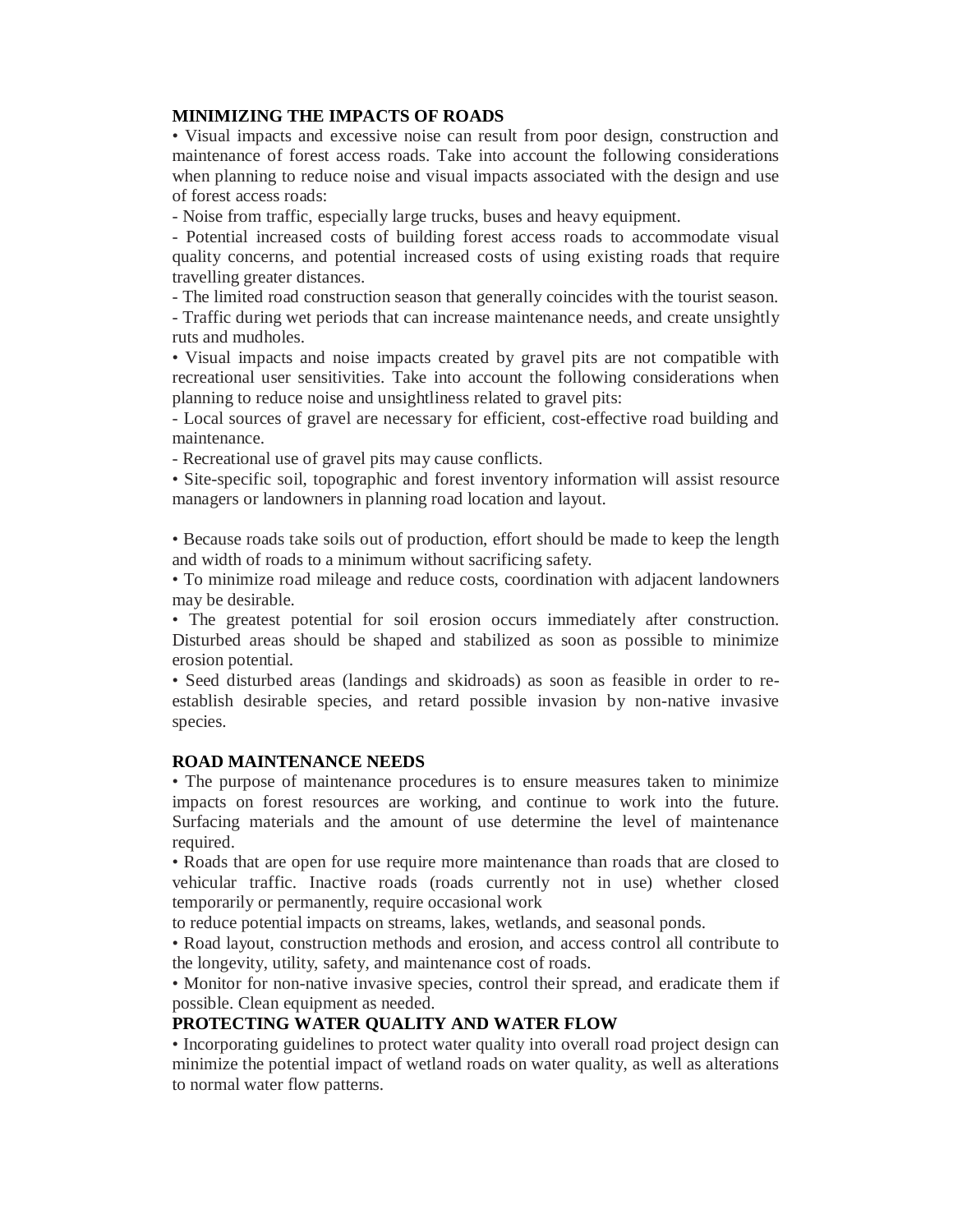• Effective road construction techniques minimize the disturbance to the natural flow of water over the landscape, and ensure the structural integrity of the road embankment. The goals are to provide a simple road structure of adequate strength to support heavy vehicle traffic, and provide drainage structures to pass water at its normal level through the road corridor.

#### **UPLAND FOREST ROADS**

Decisions made at the planning stage will affect a road's construction costs, long-term maintenance needs, service life, and the amount of non-point source pollution it causes. Loggers and landowners should plan, locate and design the road system together.

1. Plan road systems that minimize the number, width and length of roads to limit the total area of the site disturbed. Remember to:

- Consider future uses of the road system

- Coordinate development with adjoining landowners when possible; and

- use temporary roads where practical

2. Use existing roads when they provide the best long-term access. Consider relocating existing roads if doing so improves access and reduces environmental impacts. Reconstruct existing roads to provide adequate drainage and safety. Do not disturb stable road surfaces.

3.Select road locations that allow for drainage away from the road.

4. Minimize the number of stream crossings.

5. Identify optimum stream crossing locations before locating the rest of the road. Optimum locations include straight and narrow stream channels

with low banks and firm rocky soil. Roads should approach streams with the least gradient possible.

6. Where possible, locate roads on well-drained soils.

7. Locate roads outside riparian management zones except at stream crossings.

8. Road grades should not exceed 10 percent. If road grades greater than 10 percent are necessary, limit grade length to minimize erosion, or break the grade using drainage structures. Graveling the road surface on steep grades can also help maintain stability. Note: Optimum road grades should be less than five percent

9. Locate roads to follow natural contours and minimize cut-and-fills. Balance cutand-fills to minimize the need for fill or removing excess Materials.

#### **STREAM CROSSING DESIGN AND CONSTRUCTION**

1.Operating equipment in or near perennial or intermittent stream channels may add sediment directly to streams. Stream crossings poorly located or constructed may erode stream banks.

2.As roads approach a stream crossing, proper road drainage is critical to avoid sedimentation in streams. Three common stream crossing structures include culverts, bridges and fords.

3.Stream crossings must be designed, constructed and maintained to safely handle expected vehicle loads and minimize disturbance of stream banks, channels, and, ultimately, aquatic organisms. Consider streambed material, stream size, storm frequency, flow rates, intensity of use (permanent or temporary), and the passage of fish when planning crossings.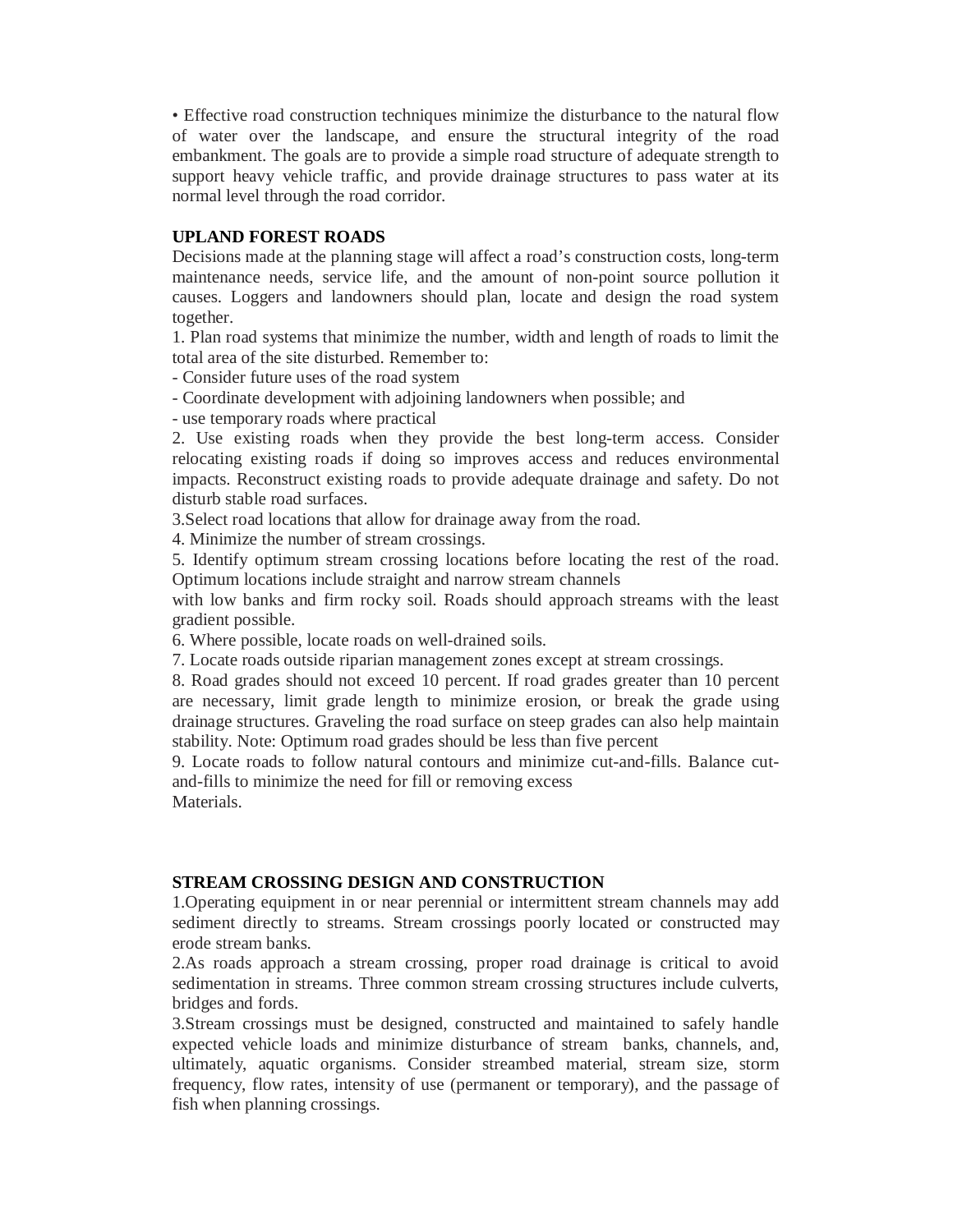# **FORDS**

Use fords for crossing dry streambeds, or where fording would cause minimal water quality impacts.

1. Locate fords where stream banks are low.

2. Streambeds should have a firm rock or gravel base. Otherwise, install stabilizing material such as reinforced concrete planks, crushed rock, riprap, or rubber mats on streambeds.

#### **STREAM CROSSING**

1. A permit is required to construct a ford or install a culvert/bridge across any navigable intermittent or perennial stream. A stream is navigable if it has bed and banks, and it is possible to float a canoe or other small craft in the waterway on a regular reoccurring basis – even if only during spring runoff.

2. Use soil stabilization practices on exposed soil at stream crossings. Use seed and mulch, and install temporary sediment control structures such as

straw bales or silt fences immediately following construction to minimize erosion into streams. These practices must be maintained until the soil is

permanently stabilized

3. Design, construct and maintain stream crossings to avoid disrupting the migration or movement of fish and other aquatic life. Bridges or arch culverts that retain the natural stream bottom and slope are preferred for this reason.

4. Install stream crossings using materials that are clean, non-erodible and non-toxic.

5. Install stream crossing structures at right angles to the stream channel.

6.Minimize channel changes and the amount of excavation or fill needed at the crossing.

7. Limit construction activity in the water to periods of low or normal flow. Keep use of equipment in the stream to a minimum.

8. Construct a bridge or place fill directly over a culvert higher than the road approach to prevent surface runoff from draining onto the crossing

structure and into the stream.

9. Divert road drainage into undisturbed vegetation, preferably outside the RMZ, so the drainage does not directly enter the stream.

10. Stabilize approaches to bridge, culvert and ford crossings with aggregate or other suitable material to reduce sediment entering the stream.

11. Anchor temporary structures on one end with a cable or other device so they do not float away during high water. Install them so they can be

easily removed when no longer used, regardless of the season.

### **PIPE CULVERTS FOR STREAM CROSSING**

1. Install pipe culverts long enough so that road fill does not extend beyond the ends of a culvert.

2. Install permanent culverts that are large enough to pass flood flows, and are a minimum of 12 inches in diameter. Culverts that are too small can plug up with debris and result in the road washing out, or in flooding upstream. Wisconsin law states that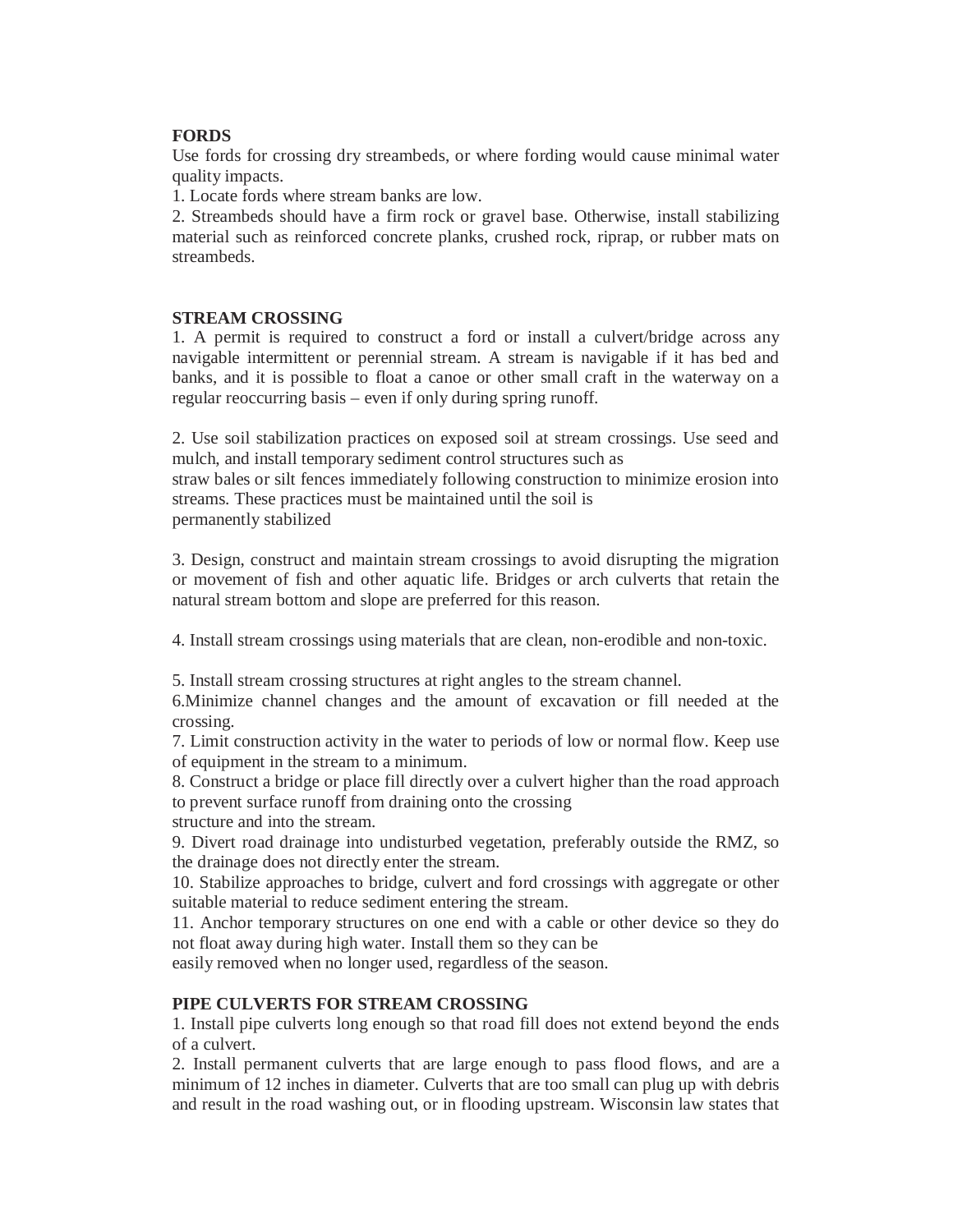the landowner and/or contractor are responsible to obtain a flood easement from any affected property

owners upstream of culvert crossings that are not designed to pass the 100-year flood.

3. Install culverts so there is no change in the stream bottom elevation. Culverts should not cause damming or pooling.

4. Firmly compact fill material around culverts, particularly around the bottom half. Cover the top of culverts with fill to a depth of one-third of the pipe diameter or at least 12 inches, whichever is greater, to prevent crushing.

5. Use riprap around the inlet of culverts to prevent water from eroding and undercutting the culvert. For permanent installations, use filter fabric under the riprap. In addition, consider using flared-end culvert sections for inlets .

6. Keep culverts clear and free of debris so that water can pass unimpeded at all times. This is especially important in areas where beaver are present.

#### **ROAD CONSTRUCTION AND DRAINAGE**

The most effective method to control erosion on forest roads is to keep water from accumulating on the road surface. Fast-moving water can easily erode soil from road surfaces and ditches, but road erosion can be

controlled when water drains off the road surface, and is dispersed into vegetation and ground litter.

1.Design and construct roads to remove water from road surfaces to keep roads dry and structurally sound.

2. Construct stable cut-and-fill slopes that will regenerate easily, either naturally or artificially.

3. Do not bury debris in the road base. It causes uneven settling that can lead to erosion and frost-heaving that creates mud holes.

4. Compact the road base material or allow it to settle before using the road to reduce the amount of water that soaks into it. This will increase the road's carrying capacity, reduce road maintenance, and reduce erosion.

5. Surface the road with gravel where steep grades, erodible soils or high-traffic volume make the potential for surface erosion significant.

6. Locate gravel pits outside RMZs using proper location, development and soil stabilization practices to minimize erosion from the pits.

#### **DRAINAGE STRUCTURES**

Road-drainage structures include cross-drains (pipe culverts, open-top culverts, broadbased dips, and waterbars) and water-diversion structures. Cross-drains allow water from roadside ditches to move from one side of the road to the other.

1. Where necessary to protect water quality, install road-drainage structures to remove storm water or seepage from the road surface and ditches. Space these structures at intervals close enough to minimize waterflow volume and speed, avoiding ditch erosion. As road grades increase, use drainage structures more often

2. Where necessary, provide erosion protection for outflows from road-drainage structures to minimize erosion and disperse the water, allowing it to soak into the soil. Riprap, mulch and/or seeding may be necessary

### **PIPE CULVERTS FOR CROSS-DRAIN**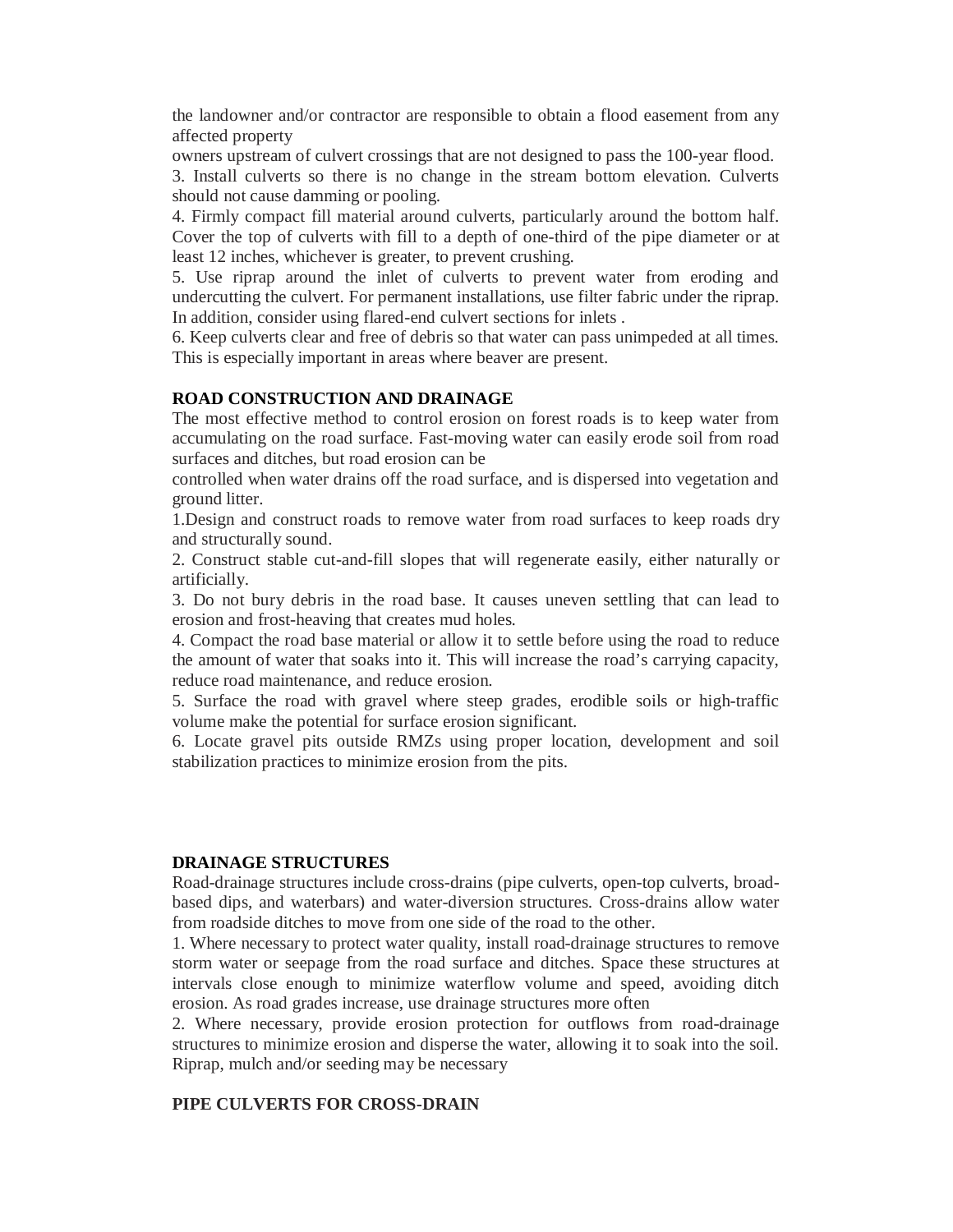1. Install pipe culverts to provide cross-drainage on road grades at regular intervals immediately above steep grades, below bank seepages, and where water will run onto log landings or forest roads.

2. Install pipe culverts long enough so that road fill does not extend beyond the end of a culvert.

3. Install cross-drain pipe culverts at grades at least two percent more than the ditch grade, and angled30º to 45º to improve inlet efficiency

4. Select the size of cross-drain culverts according to the size of the road and area drained by the ditch. To avoid clogging, permanent culverts should be at least 12 inches in diameter.

5. Install pipe culverts on a surface of compacted granular material. Firmly compact fill material around culverts, particularly around the bottom half. Cover the top of the culvert with fill to a depth of one-third of the pipe diameter, or at least 12 inches (whichever is greater) to prevent crushing.

6. Use riprap around the inlet of culverts to prevent water from eroding and undercutting the culvert.

### **OPEN TOP CULVERTS**

Open-top culverts provide cross-drainage and road-surface drainage, and are usually installed on seasonal or temporary roads

1. Install open-top culverts to provide cross-drainage immediately above steep grades, below bank seepages, where water will run onto log landings or forest roads, and on road grades at regular intervals.

2. Clean open-top culverts frequently since they easily

#### **BROARD BASED DIPS**

Broad-based dips can provide cross-drainage and road-surface drainage for roads and skid trails with a gradient of 15 percent or less. Broad-based dips can be used instead of culverts, usually at lower cost and with lower maintenance. Dips are not used for draining seeps, or for intermittent or permanent streams

1. Construct broad-based dips deep enough to provide adequate drainage and wide enough to allow trucks and equipment to pass safely.

2. Place a surface of crushed stone or gravel on the dip, and mound for soils and conditions where rutting may occur. A waterbar is a shallow trench with a mound (or berm) which provides cross-drainage and intercepts runoff from skid trails, recreational trails, firebreaks, or inactive or closed roads. Constructing a waterbar will minimize erosion and provide conditions for natural or artificial regeneration

3. Place waterbars at a 30º to 45º angle with a cross-drainage grade of two percent.

#### **SOIL STABILISATION**

Soil stabilization practices are used where soil is exposed, and natural regeneration is inadequate to prevent soil erosion and subsequent sedimentation into streams, lakes and wetlands. This occurs during

road construction, and when the road system is being used (active) or is closed (inactive). Practices include mulching, seeding, and installing sediment control structures.

**It is always more efficient and cost-effective to prevent erosion than to repair damage after the fact.**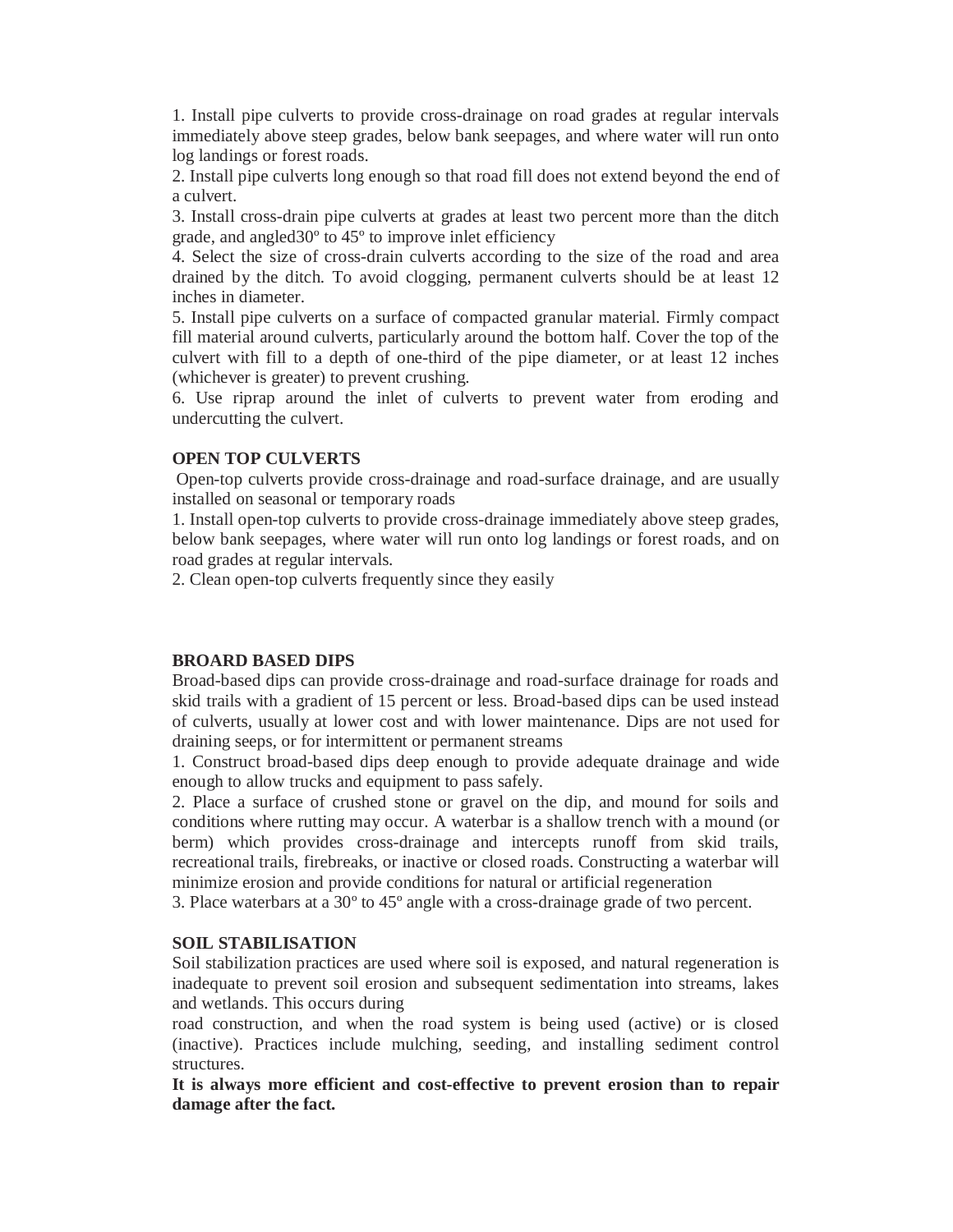## **MULCH AND SEEDING**

Mulch such as straw, woodchips or bark, retains soil moisture important for seed germination, and protects the soil surface from erosion due to runoff and raindrop impact. Mulch can be used to:

1) promote natural regeneration or

2) protect seeds spread over an area.

If you seed, apply mulch immediately afterward. Netting may be necessary to hold mulch in place on steep slopes or on areas where water flow concentrates.

Seed mixtures should include fast-growing species for quick soil protection, plus perennial species for longer soil protection until native vegetation returns to the site.

Do not use mixtures that contain aggressive or non-native invasive species like reed canary grass, birds-foot trefoil, crown/hairy vetch, or tall fescue; use certified weedfree seed.

### **DIVERSION STRUCTURES**

Diversion ditches, or berms, divert water away from roads and side ditches, and channel it into vegetation. These structures are often used before stream crossings to ensure that water will be diverted into vegetation, and not directly into a stream, lake or wetland

1. Construct diversion ditches so they intersect the roadside ditch at the same depth, and are outsloped one to three percent.

2. Use mulch and/or seed where necessary to minimize soil erosion into streams, lakes and wetlands.

3. Install sediment-control structures where necessary to slow the flow of runoff, and trap sediment until vegetation is established at the sediment source. Sediment-control structures include straw bale fencing, silt fencing and sediment traps. Maintain, clean or replace sediment-control structures until areas of exposed soil are stabilized.

### **ROAD MAINTENANCE**

Roads must be well-maintained or water quality protection structures may quickly degrade. The following routine must be carried out regularly;

### **ACTIVE ROADS**

1. Inspect the road system at regular intervals, especially after heavy rainfall, to detect problems and schedule repairs.

2. Clear debris from culverts, ditches, dips, and other drainage structures to decrease clogging that can lead to washouts. Place the debris where it cannot be washed back into these structures or into open water.

3. Keep traffic to a minimum during wet periods and spring breakup, to help reduce maintenance needs.

4. Shape road surfaces periodically to maintain proper surface drainage. Fill in ruts and holes with gravel or compacted fill as soon as possible to

reduce erosion potential.

5. Remove berms along the edge of the road if they will trap water on the road.

6. When dust control agents are used, apply them in a manner that will keep these compounds from entering lakes, streams and groundwater. Consult a qualified road engineer for assistance in selecting the appropriate chemicals and amounts.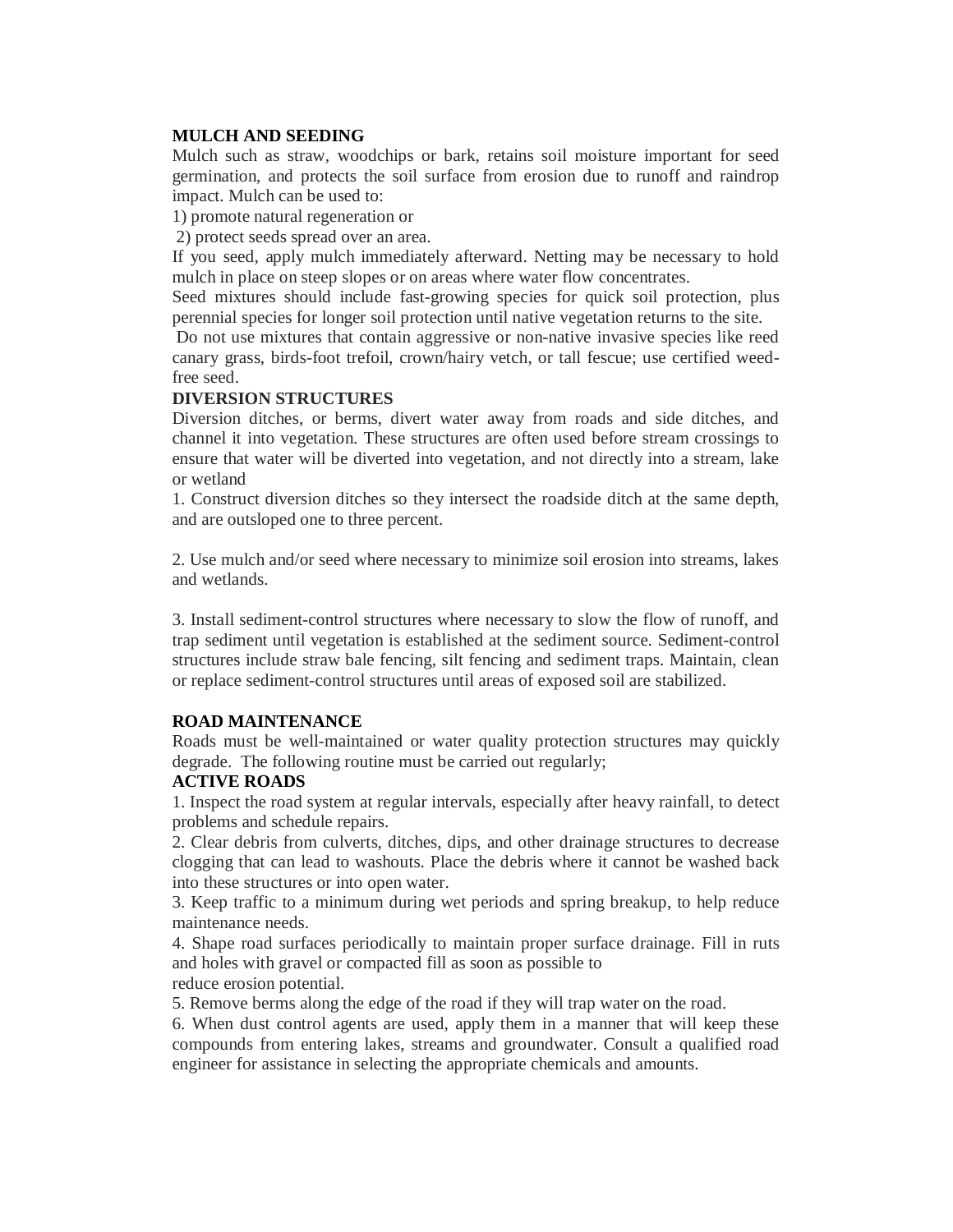# **INACTIVE ROADS**

When forest roads are inactive for extended periods, closing the system will help to protect the road surface and the water quality protection structures. Consider erecting a barrier to traffic such as a gate or berm, and post "Closed" signs at the entrance of temporarily closed roads. Stating the length of time and/or reason for closure, and inviting acceptable uses may be helpful to assure compliance.

1. Remove all temporary drainage and stream crossing structures.

- 2. Shape all road system surfaces to maintain proper surface drainage, if necessary.
- 3. Install waterbars where necessary

4. Inspect and maintain road surfaces, permanent drainage and stream crossing structures (ditches, culverts, bridges, etc.) to minimize erosion.

Road planning and location

Planning and location are the most important aspects of road development. Poor planning or location is associated with the following most common causes of road failure (Furniss et al. 1991):

Improper placement and construction of road fills

Insufficient culvert sizes

Very steep road grades

Improper placement or sidecast of excess materials

Removal of slope support by undercutting

Altering drainage by interception and concentrating surface and subsurface flows.

Because roads are long-term features, their location must be carefully chosen, to meet the landowner's need for safe access, avoid long-term maintenance problems, reduce potential for degrading water quality, and minimize costs over the short and long term. At a minimum, road locations should be flagged and approved by the landowner in advance of any construction, including all temporary road locations.

Poor road location can concentrate runoff, which results in increased sedimentation, and can have long lasting effects and create long- term road maintenance problems (Furniss et al. 1991

### **Know the land**

The key to good road planning is to gather as much information as possible on the area to which access is needed. If subcontracting for road building, this recommendation still applies. The subcontractor generally will not know the area as well as you do. In most cases, maps and soils information are available. Contour maps are useful on all but the flattest terrain and can usually be obtained from local, county, or State governments. They are also available from the U.S. Geological Survey. The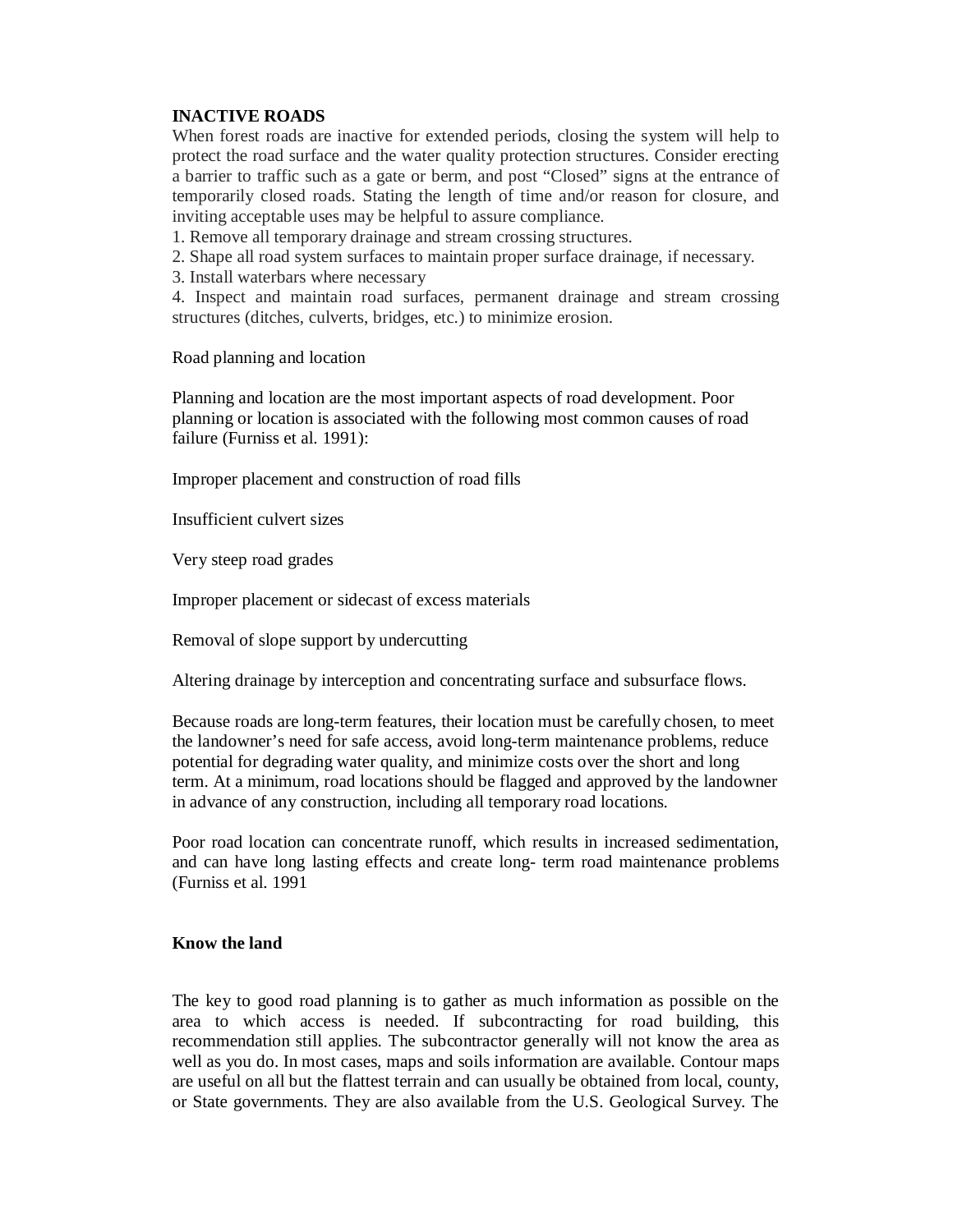USDA Natural Resources Conservation Service (NRCS) will be able to provide soils information for your area.

When initially requesting maps, also request information from the State or county about rights-of-way requirements if the proposed road has the potential of entering onto a State or county road. The necessary right-of-way requirements can be met as you proceed in the planning process.

#### **Map out the road location**

After gathering the maps and related information, indicate control points on the maps. A control point is simply a land feature that limits your choice of road location. Control points can force a road through a given location or prevent the road from being built in a given location. The following is a list of control points with some general comments about each one. The list is not all-inclusive and is not intended to be.

**Rock outcrops**—Cross above or below these. If you have to go through them, see if the rock can be ripped or broken because this will be less costly than blasting.

**Ridges**—These provide good road locations.

**Saddles**—Look for these as points to cross ridges.

**Benches**—These are good road locations and also provide a good point for location of junctions, switchbacks, and landings.

**Wet meadows**—Avoid. If they have to be crossed, see the section on Recommendations for Wetland Forest Roads.

**Sinkholes**—Avoid.

**Beginning and ending of road**—Usually known.

**Property lines**—Be sure of property line locations.

**Streams**—Avoid crossing streams, if practical. If unavoidable, look for the best places to cross, considering the following (Furniss et al. 1991):

- Always cross at right angles.
- Cross at points where the stream is narrow.
- Minimize the number of crossings.
- Do not build in the bottom of a draw.

• Leave a buffer zone of undisturbed ground between the road and streambed, where the road runs parallel to the stream.

**Approaches to public roads and highways, power lines, or other easements**— State, Federal, and county regulations require permits to enter public roadways. Locations of approaches may be restricted for safety or other reasons. Road access easements need to be checked and approved before one proceeds any further.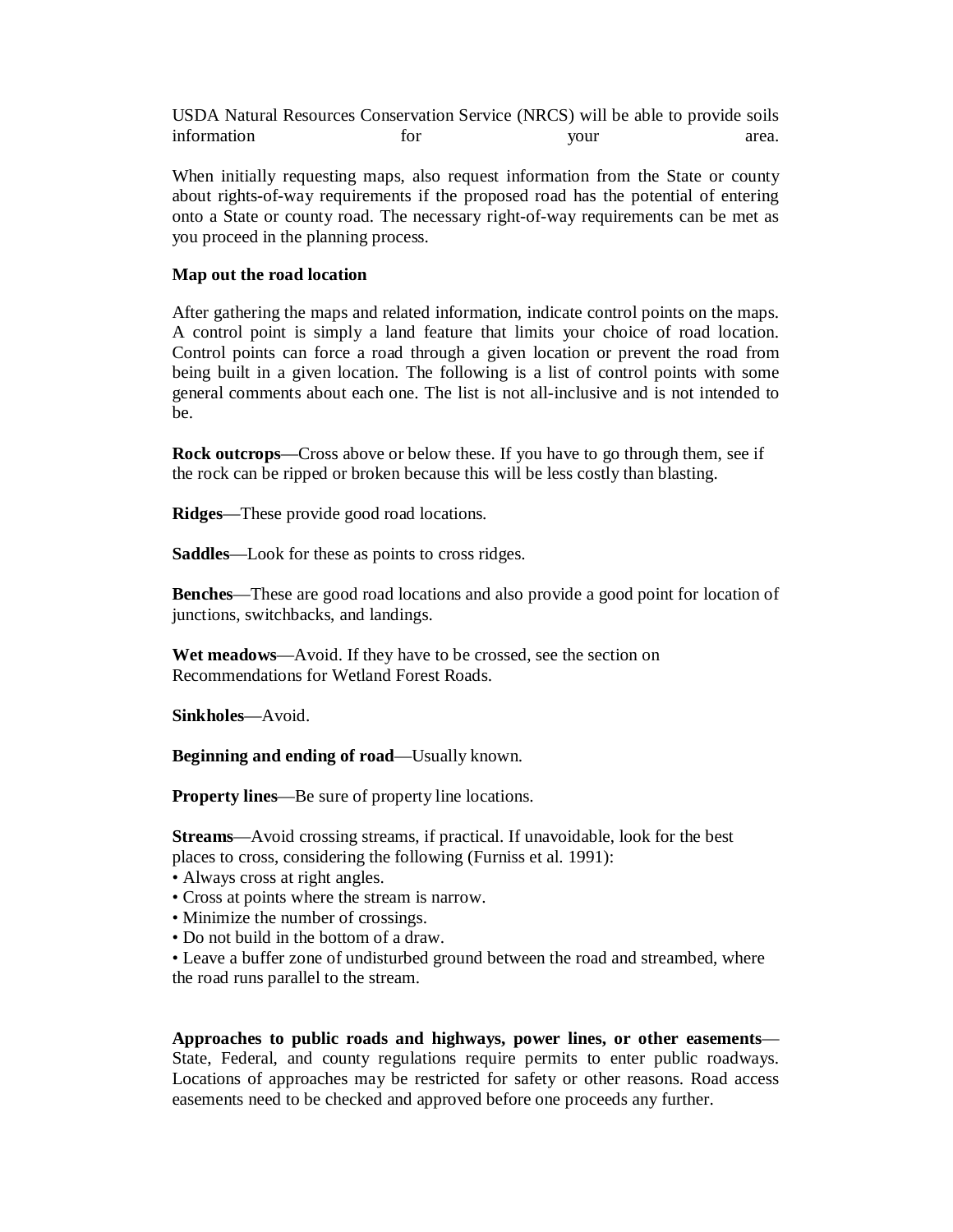Other items to consider, which are too broad to be called control points, are aspect and soils.

**Aspect**—South- and west-facing slopes will usually be drier and free of snow sooner in spring. This may be a minor consideration in your area depending on soils, precipitation, and and topography.

**Soils**—Check the local soil survey to determine the types of soil in your area. Determine which soil characteristics react to road building and how. The county engineer or NRCS engineer can answer questions on soils in your area. Certain plants give an indication of problem soils. Contact your State agronomist for information on indicator plants for problem soils. NRCS may also have information available on plant identification. As these control points are found, locate them on a contour map and label them. You may not find all the control points in the initial investigation, so you should update your map as you progress through the planning process.

#### **Field check the road location Control point**

Begin field checking the road location after it is mapped, by locating on the ground all the control points indicated on the map. This field check involves tying ribbon along the proposed location. The ribbon location is called the tagline, which is located on the approximate grade as drawn on the map. An abney or clinometer that shows percent grade will be needed to transfer the mapped road to the ground. To locate your tagline use a clinometer or abney and tie ribbons at eye level. Move ahead towards the next control point and look back to the previous ribbon, then tie another ribbon at eye level or at the height of the instrument being used. Distance can be determined from the map.

### **Curves**

Two types of curves are commonly found in roads: horizontal and vertical curves. A horizontal curve is needed where the road changes direction. If the direction change is dramatic, the curve will need to be large enough to allow a log truck to negotiate the turn. A vertical curve is created where the grade changes from downhill to uphill or uphill to downhill. Planning vertical curves is also important because they can be made so abrupt that a log truck could high center at a crest. Some simple methods for laying out curves follow. Certain circumstances require switchbacks, which are also described in detail.

#### **Horizontal Curve Layout**

Two simple procedures are described for creating a horizontal curve. The first is the center stake method; the second is the stick method. The center stake method is limited to gentle terrain and good visibility. The stick method is more suited to difficult sites.

A curve should always meet the minimum turning requirements of the vehicles expected to use the road. Log trucks require a minimum of a 50-foot radius curve. Flatbed trucks used to haul heavy equipment (lowboys) must have at least a 70-foot radius curve. Grade should be adjusted through the curve to provide for safe handling of heavy equipment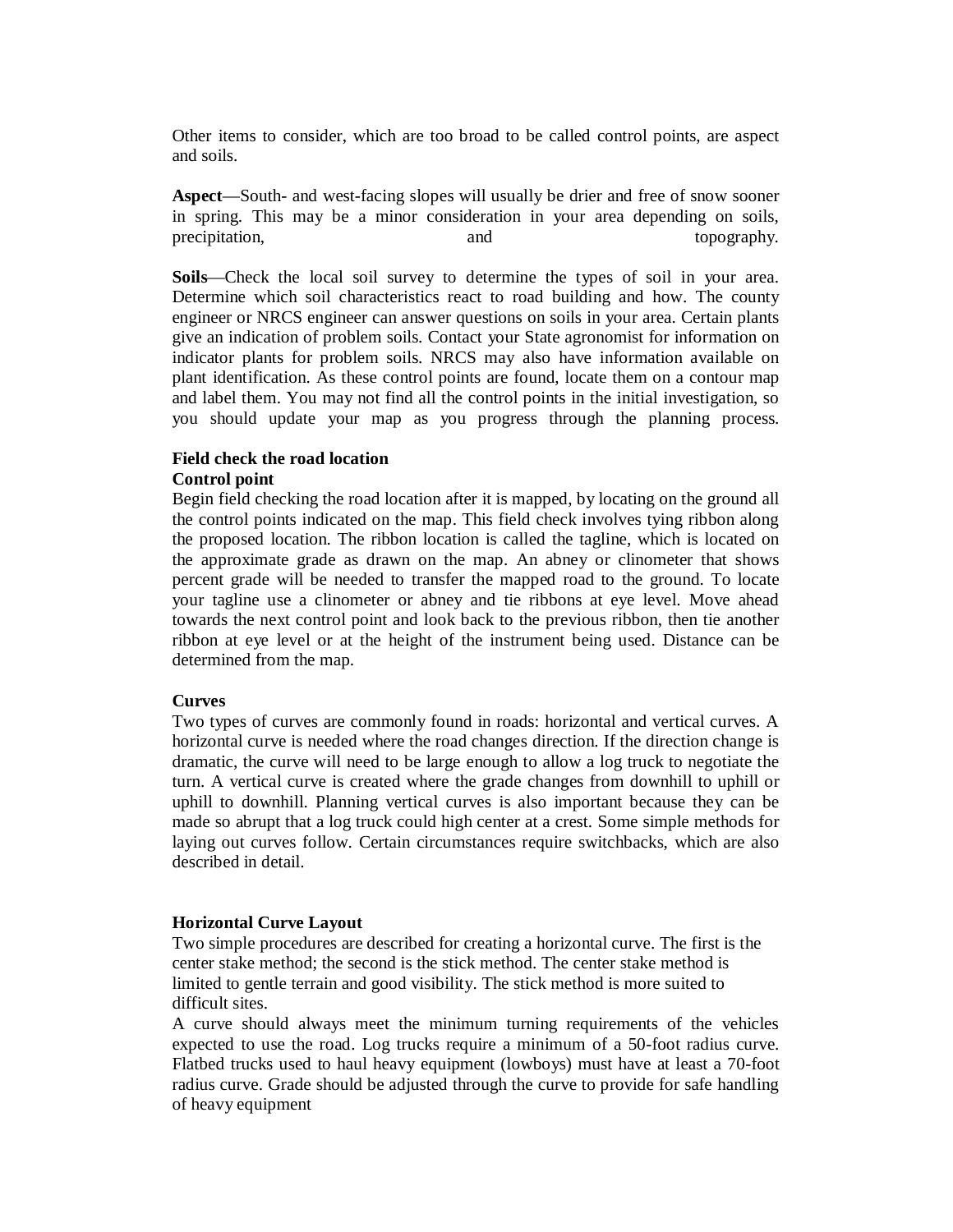Using a string or tape the length of the radius, find the center of the curve by trial and error (Figure 1). Do this by moving back and forth along the straight road segments (tangents) leading into and out of the curve with the tape at a right angle to the road until a common point, the center, is found. Now scribe an arc along the ground marking the curve. Place stakes at suitable intervals to mark the curve starting at the point of curvature (PC) and ending at the point of tangency (PT)



**Figure 1.**The center stake method of creating a horizontal curve is limited to use on gentle terrain with good visibility. (Redrawn from Figure 2.4-1, Darrach et al. 1981)

#### **Procedure for Horizontal Curve Layout**

Two simple procedures are described for creating a horizontal curve. The first is the centre stake method; the second is the stick method. The center stake method is limited to gentle terrain and good visibility. The stick method is more suited to difficult sites

A curve should always meet the minimum turning requirements of the vehicles expected to use the road. Log trucks require a minimum of a 50-foot radius curve. Flatbed trucks used to haul heavy equipment (lowboys) must have at least a 70-foot radius curve. Grade should be adjusted through the curve to provide for safe handling of heavy equipment.

#### **Centre stake method**

Using a string or tape the length of the radius, find the center of the curve by trial and error (Figure 2). Do this by moving back and forth along the straight road segments (tangents) leading into and out of the curve with the tape at a right angle to the road until a common point, the center, is found. Now scribe an arc along the ground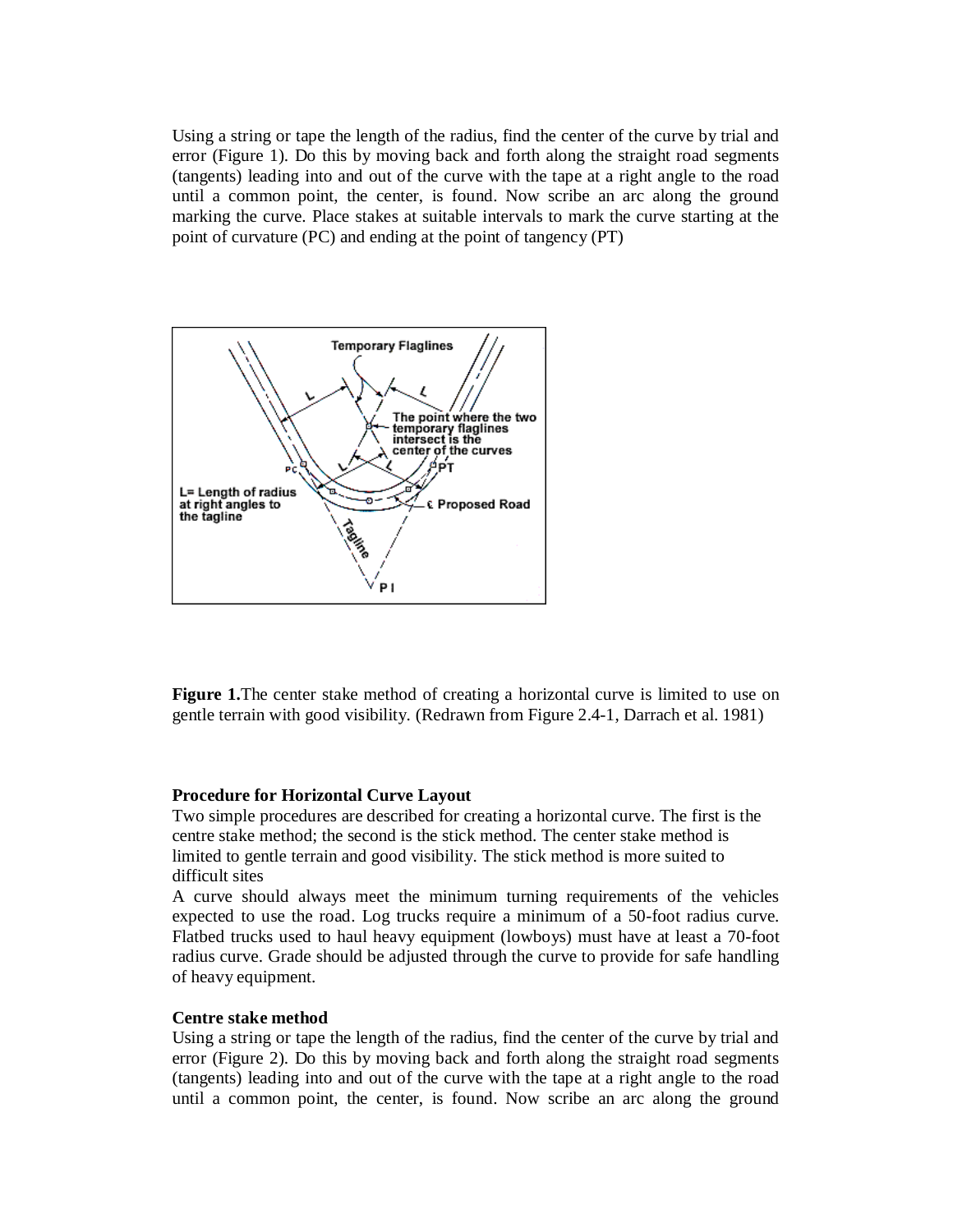marking the curve. Place stakes at suitable intervals to mark the curve starting at the point of curvature (PC) and ending at the point of tangency (PT)

Curve layout-stick method



Figure 2. The stick method of creating a horizontal curve is suited to use on difficult terrain. (Redrawn from Figure 2.4-2, Darrach et al. 1981)

**Adjusting for Topography and Grade** The horizontal curve layout description assumes the area is flat. Seldom is this the case. Measurements of length must then be adjusted to compensate for slopes.

Where the distance being measured is short, the tape can be held level for one measurement of the entire distance. Where the distance is longer than convenient for this leveling method, measure the distance in segments.

Grade may be maintained around the curve by running a line with the desired slope for the distance of the curve. This line will often be away from the center line of the road due to the topography (Figure 2).

#### **Switchbacks**

Where two control points cannot be connected by a road with maximum grade in a single direction, a switchback is required. It is placed at the point where there is enough room to make a switchback. Good switchback sites are areas with little side slope where the loop may be constructed with the least excavation. There should be no more excavation of the hillside above the switchback than is needed to fill along the lower side of the switchback. Reduce the grade of the road coming into and out of the switchback, to help maintain a gentler grade through the curve. The curve itself should not exceed an 8 percent grade. For instructions see Figure 4 and the box on Constructing a Switchback.

### **ROAD MAINTENANCE**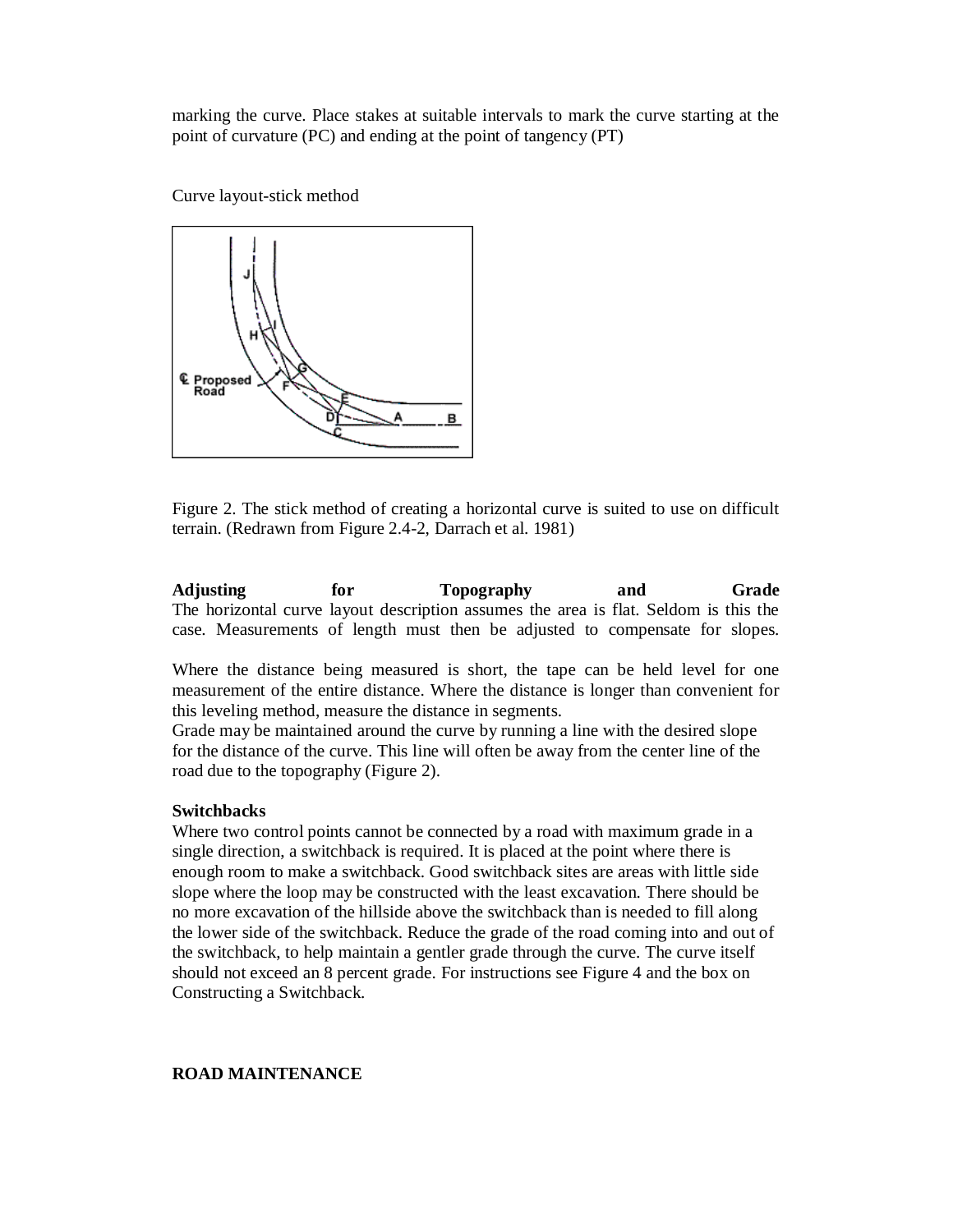Forest road maintenance should be evaluated in four areas*:* road surface maintenance*,*  daylighting*,* drainage, and access control. We'll address each of these considerations to give you a better understanding of what you should look for on your forest road system.

#### **Road Surface Maintenance**

Many forest road surfaces consist only of native soil. This earthen surface frequently is adequate, and maintenance is required only when wheel ruts created in the road surface cause water to remain in the roadway. This may reduce vehicle traction, or cause sediment to be transported down to a stream. Occasional grading with a motor grader or farm tractor with a box blade is all that is usually required. But if some type of road surfacing were present, less grading would be required. The most durable road surfacing material is crushed rock or gravel. This material provides protection to the road subsurface, and should be applied thick enough to the road subgrade from the type of vehicles that will use the road. Rock surfaces, which can be tailgate spread directly from a dump truck, or spread with a motor grader, can be expensive. This is especially true as the distance to your road from a rock quarry or borrow pit increases.

A more frequent forest road surface material is grass. A grass surface is a much lower cost material than rock, and provides control of soil movement almost as well as rock. However, if heavy vehicle traffic, such as log trucks or traffic during wet weather is expected, a grass surface will not hold up. If primarily pick-up trucks and other light vehicles will use the road, and this use will occur when the road surface has dried so that ruts are not made in the roadway, a grass surface may be a good option. It not only protects the road surface and minimizes sediment movement, but properly selected grass species can also provide wildlife forage options. You can ask your County Extension Agent or Natural Resources Conservation Service Conservationist for information on grass species to plant in your area.

Maintenance of a grass surface mainly entails mowing every year or two. Grassing works best on outsloped roads, but if used on crowned and ditched roads, the ditches should also be mowed rather than "pulled" with a motor grader blade. Fertilization every fourth or fifth year will also strengthen the surface and provide greater nutritional value for wildlife. However, when wheel ruts are formed, grading with a motor grader becomes difficult. Frequently, the part of the road that has been badly rutted must be reshaped and re-grassed.

### **Daylighting**

It is important to keep the roadway and an adequate right-of-way open to allow sunlight and wind to reach the surface in order to minimize road maintenance. Frequently, we want to grow trees on every available square foot of forestland. However, when trees and vegetation are allowed to grow too close to the roadway, shading can occur and wind movement is reduced. Both of these factors can reduce the usability of your forest road. When sunlight is allowed to reach the road surface, drying speed can be enhanced. Likewise, if there is a minimal amount of canopy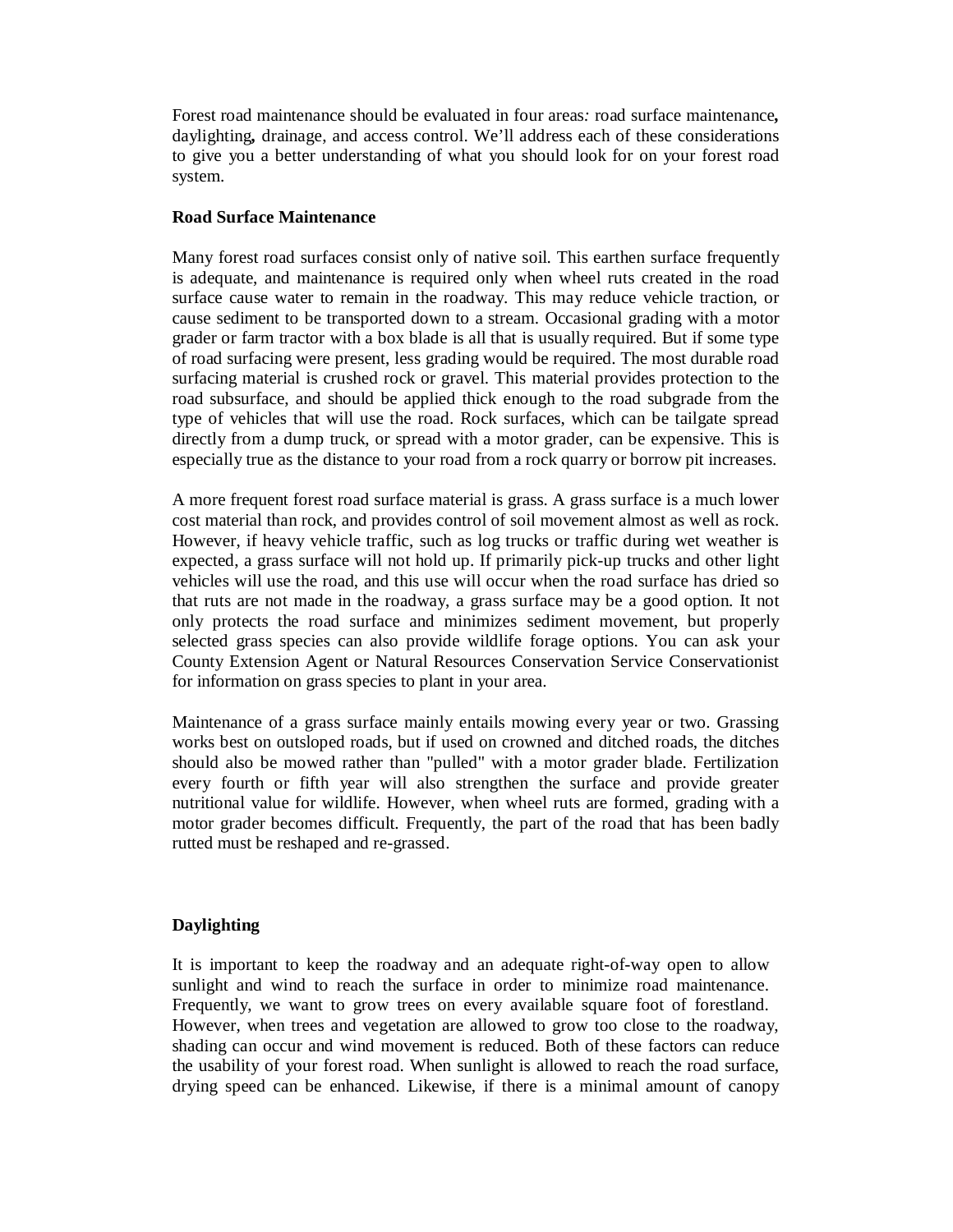vegetation to retard air movement, the road surface will dry more quickly after a rainfall event.

A good rule to follow for daylighting the road is to allow 2 or 3 times the road width for total cleared area. Control of vegetation in this area is usually accomplished by mowing, but chemical control of woody vegetation can be used if label directions are followed.

### **Drainage**

Rainfall that is allowed to accumulate and remain in or adjacent to the roadway can result in expensive maintenance problems. A wet road surface or saturated foundation often will not support the weight of a vehicle. This can result in irregular access, impassable sections of roadway, and potential environmental degradation. Therefore it is important to keep your road drainage structures free of obstructions and insure that water is directed away from the roadway.

**Water turnouts** must be free of sediment accumulations so runoff will flow at a velocity that will carry water and suspended sediment out of the drainage channel. Vegetative undergrowth growing in the turnout channel should be cut whenever the roadway is mowed.

**Cross-drain culverts** should be inspected as you drive on your roads. Look for debris that might obstruct flow into the culvert. You should also construct some form of inlet control that will direct water moving in the lateral ditches into the inlet. An earthen, rock or some type of berm will usually prove adequate for this requirement.

**Broad-based dips** are frequently used to remove water from outsloped roads. These structures should be sloped away from the road so they will readily drain. If the road will be used during or immediately after a rainfall event, protection of the bottom of the dip with crushed rock should also be considered. This will reduce the creation of wheel ruts, which will hold water.

### **Access Control**

Allowing traffic to use a forest road when the road surface is saturated is an invitation to maintenance problems. Many times, wheel ruts created on the road surface can be the beginning of a costly maintenance problem. Off-road vehicles used for recreational purposes can cause major damage to the road surface. A road entrance that is "gated" or otherwise blocked is a good investment. It can keep unwanted traffic off of your woods road especially during periods when damaging ruts can be created. If you have closed a temporary road to traffic, use a large water bar that ties into adjacent obstacles such as stumps or large rocks. You should use care when blocking the road access to make sure that the blocking structure is clearly visible. Poorly visible or camouflaged devices such as cables strung across the road entrance can be significant legal liabilities.